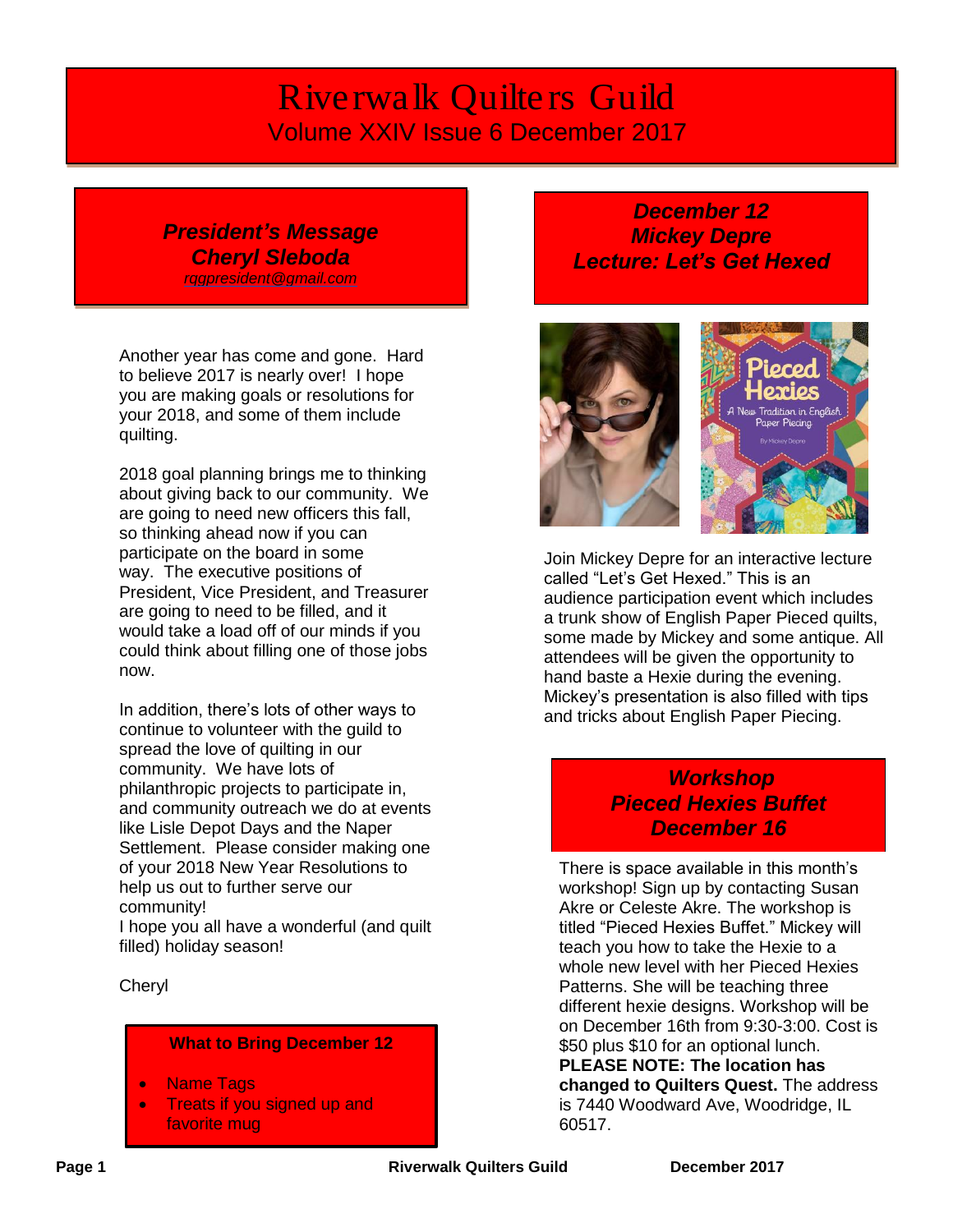# *January 9 Holiday Party In Activity Center*

Please join us on January 9<sup>th</sup> for our annual Members Only Party. We will have lots of food, friends, fabric, and fun. We will have time to visit with each other and welcome the new members who have joined us in this last year. We can spend time eating great food together, and take a nice relaxing breather after all the holiday celebrations.

Our main course will be chicken, and we ask that members bring a dish to share based on the first letter of your last name as follows:

A through F: Dessert G through P: Salad or a side dish Q through Z: Appetizer

We invite you to make some copies of your recipes to share. We will have a box to collect them on the buffet table. Include your name so quilters can ask you to make additional copies or email the recipe if needed.

Coffee, tea, and water will be provided, and if you can bring your own mug and save on paper goods, that will be much appreciated. We will have plates and cutlery.

Our party begins at 6:30pm in the Activity Center located on the upper level of Grace UMC.

We will play some games after dinner, so please bring 2 or 3 fat quarters or 5" charm packs (12 charms= 1 FQ) to play along with us.

Hope to see you all there!

Linda Yokelson Carol Gruchala Anita Nothdurft

*January 9 Holiday Party & Rummage Sale*

At our January party/rummage sale (January 9, 6:30 p.m.) you can donate the following items which will be sold to benefit the RQG treasury. We will sort the items by category on the tables—fabric, notions, books, magazines, etc.

No need to mark price-- Quilting magazines--all are \$.50 each. Quilting//Sewing patterns--all are \$1 each.

Mark price on each--

- Books--crafting, quilting & quilting fiction books—price no more than \$5 each
- Sewing/quilting tools
- Fiberfill-- package in plastic bag
- Batting—mark size of piece if you can
- Thread--package in plastic bag
- Fabric--quilting and non-quilting- package in plastic bags
- Quilt tops and kits
- Quilt blocks--package in plastic bag
- UFOs--package in plastic bag
- Embellishments--beads, ribbon, floss, yarn, etc.--package in plastic bag

Please pre-price all donations, marked clearly with a bargain price. Price in increments of 25¢. Package items that go together in clear plastic bags.

**To help set up and organize the rummage sale, please come to Grace Church UPSTAIRS in the Activity Center about 5:30 p.m.** You get first chance to snag some bargains!

**At the end of the evening we can use help packing up and loading cars with the leftovers.**

Any questions, contact Nancy Sturgeon.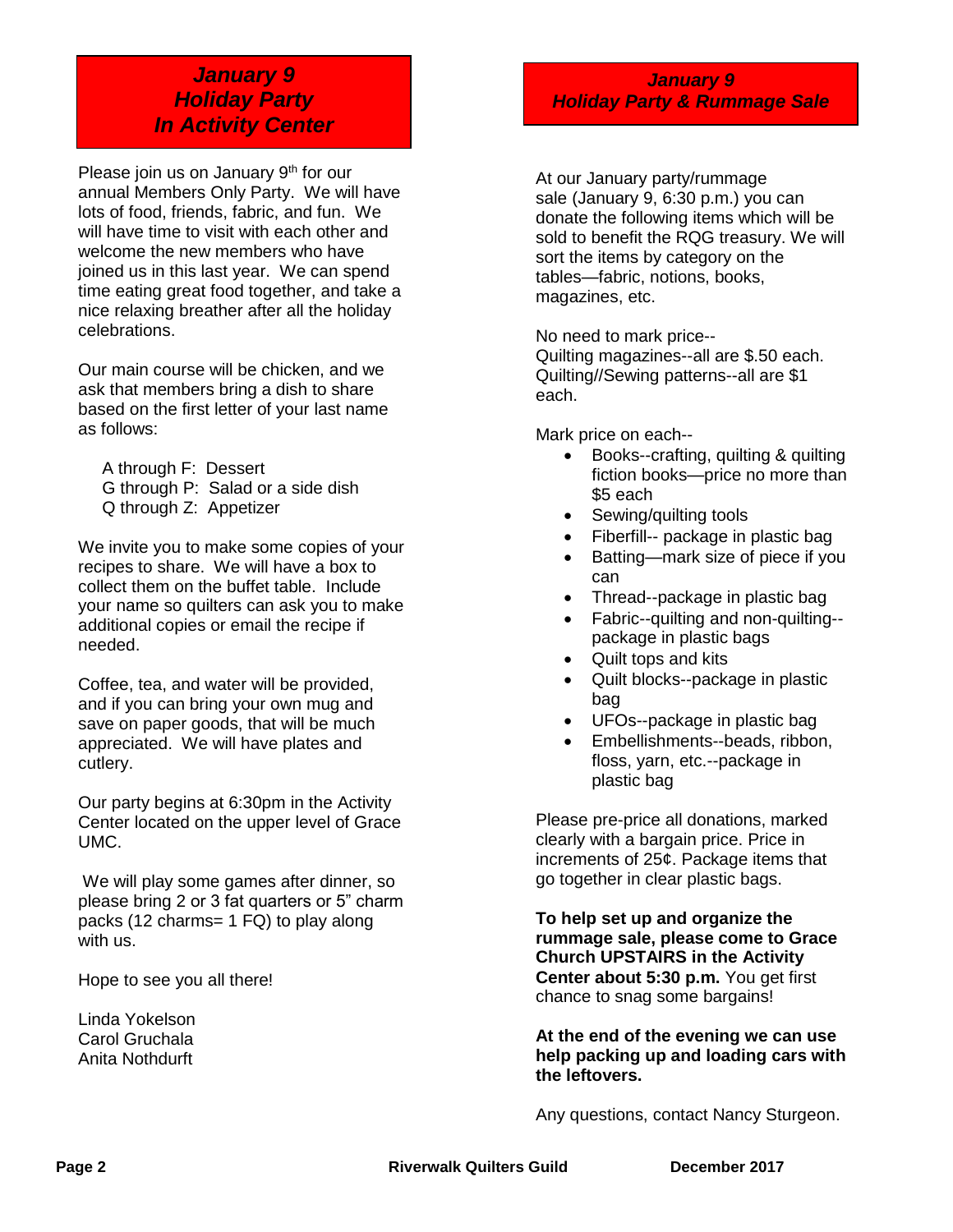# *Upcoming Programs*

February 13 Sue Pawlowski Lecture: No Work - All Play

March 13 Emily Parson Lecture: 30 Years of Quiltmaking

> April 10 Philanthropy Sew In

May 8 Tim Latimer Lecture: Time Span Quilts

> June 12 Sassafras Lane Lecture: TBD Workshops: TBD

*Hospitality Deb Obriecht [rqghospitality@gmail.com](file:///C:/Users/Sandra/Documents/RQG%20Newsletter/rqghospitality@gmail.com)*

Great big thanks to all who brought snacks to our November meeting.

Deb Obriecht

### *Membership Tina Orlita & Carol Rubeck [rqgmembership@gmail.com](mailto:rqgmembership@gmail.com)*

There were 65 members and 7 guests in attendance at our November meeting. The total membership is currently 99 members.

Tina Orlita & Carol Rubeck

*Library News Lynn Slaughter & Mary Walschot [rqglibrarian@gmail.com](mailto:rqglibrarian@gmail.com)*

Riverwalk Library has provided a list of VERY overdue books which is on the member sign-in table as you enter the meeting. If your name is on the list, please check to see if you have the book as we've granted amnesty if books are returned at the February meeting. Library policy is a onemonth loan, and, as long as there are no holds on the book, if you notify the Library, you may keep it another month. And members are responsible for replacing lost books. You may be contacted by email, too, as a gentle reminder; a work in progress! Please volunteer to help your Guild. We did!

Lynn Slaughter & Mary Walschot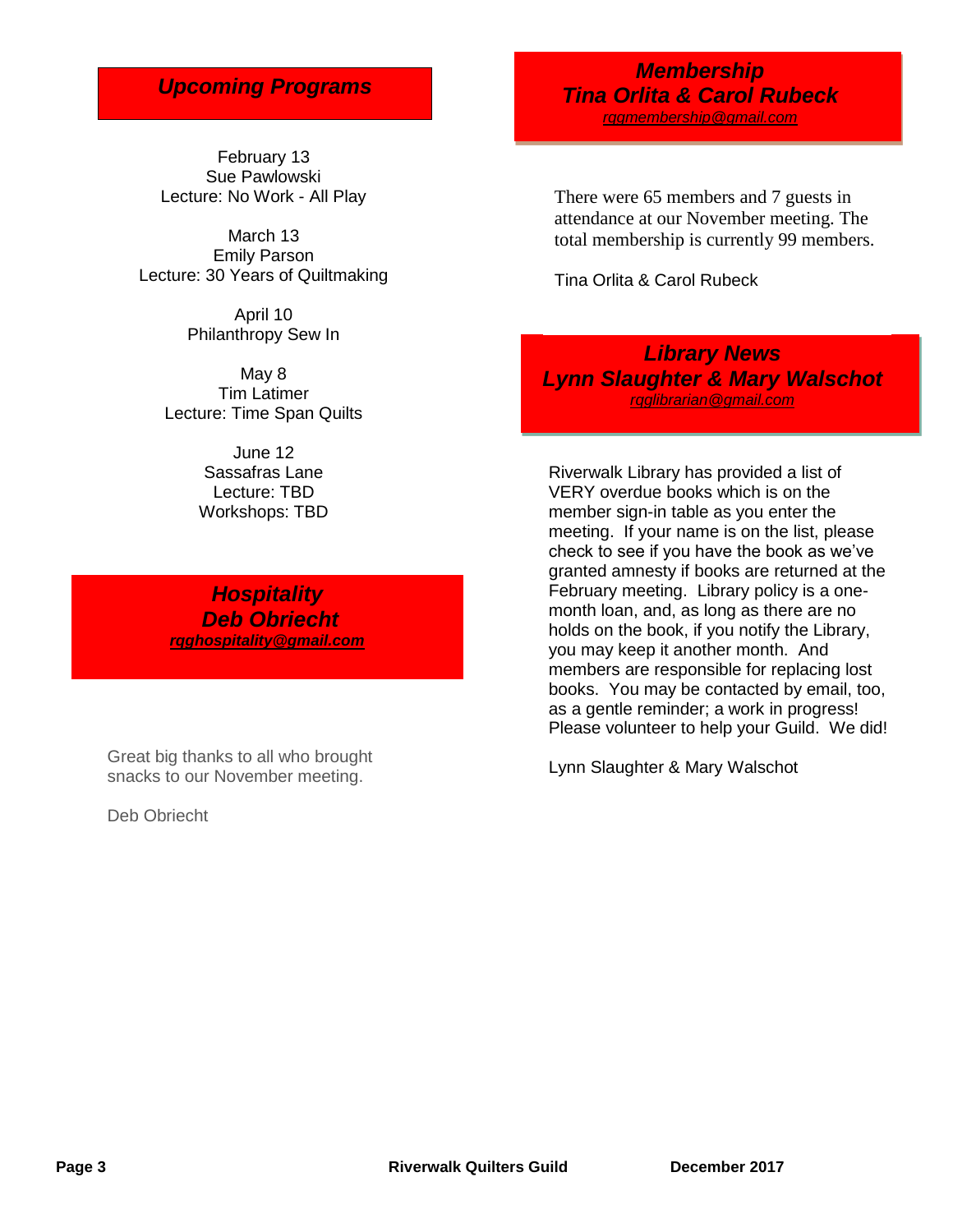

At the November meeting we received the following Donations:

Lynn Slaughter - returned Quilt (quilted and bound) Kathy Herbach – returned Quilt (bound) Mary Walschot – 1 bag & 1 pineapple block Leesa Jump – returned 2 Quilts (bound) & 1 Completed Sew in Quilt Deb Obriecht – returned 1 Quilt (quilted & bound) Nancy Niswander – 1 pineapple block Oriene Springstroh – returned 2 Quilts (quilted and bound)' Jen Beatty – 1 Quilt top Terri Hayes – Completed Quilt Margaret Zitt – Completed Quilt & 15 Christmas Stockings Joan Dolinar – 12 port pillows, 3 heart pillows & 3 bird house blocks Camille Padilla – 1 bag & 1 quilt top Linda Yokelson – 3 completed quilts Amy Shuter – 8 pillow cases, 1 pineapple block Sharon Maroni – Fabric for stash

6 heart pillows made it to the donation table that were not logged in.

Thank you to all the members who kindly donated items. We appreciate all you do for us.

*Special Events Sue Damitz, Darlene Ebel and Nancy Ebel rqgspecialevents@gmail.com*

No Report.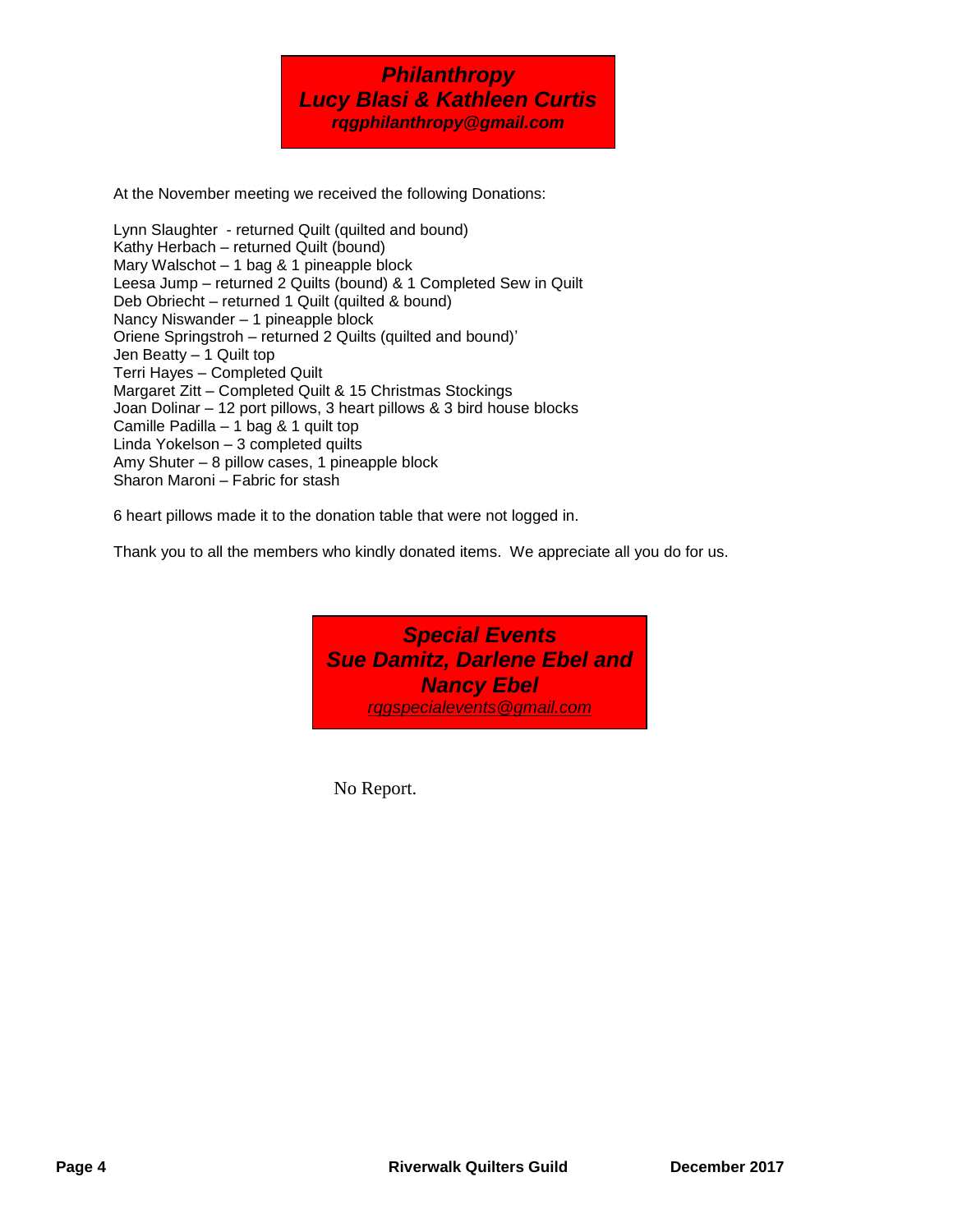### **2019 Raffle Quilt**

The Fabric Fondlers Quilt Bee members (Sue Damitz, Darlene Ebel, Nancy Ebel, Lynette Kmiecik, Lisa Klingbeil, Rosemary Sanza, Katheen Pallardy, Jill Bryan, Oriene Springstroh) have taken on the job of overseeing the creation of the guild's raffle quilt for the 2019 show. We are excited about doing it and will keep you up-to-date on its progress both in the newsletter and at meetings.

As we announced in the September newsletter, the pattern we have chosen is Tula Pink's City Sampler: 100 Modern Quilt Blocks and are leaning toward either the Skyline or City Planner pattern from that book. The book can be viewed at http://www.tulapink.com/city-sampler/. Here's the most important part! We need your help!!! At the meeting in February we will bring for distribution over 100 sixinch block patterns (we have duplicated some blocks). You may sign up for and take one or more blocks. They will be packaged individually in zip lock bags complete with enough fabric to finish the block. Each should only take about 30 minutes or less to put together, so it should be a piece of cake! How much easier can it get? If by chance, you have problems completing your block, you may contact member Oriene Springstroh for help. We will collect the finished blocks at the April 2018 meeting.

For those of you who are professional quilters, we will be looking for someone to help us make this a cost-effective project. Please consider making a proposal bid when it is time. That will help to accomplish this goal. We look forward to working with all of you toward completing this exciting quilt!

The Fabric Fondlers Quilt Bee